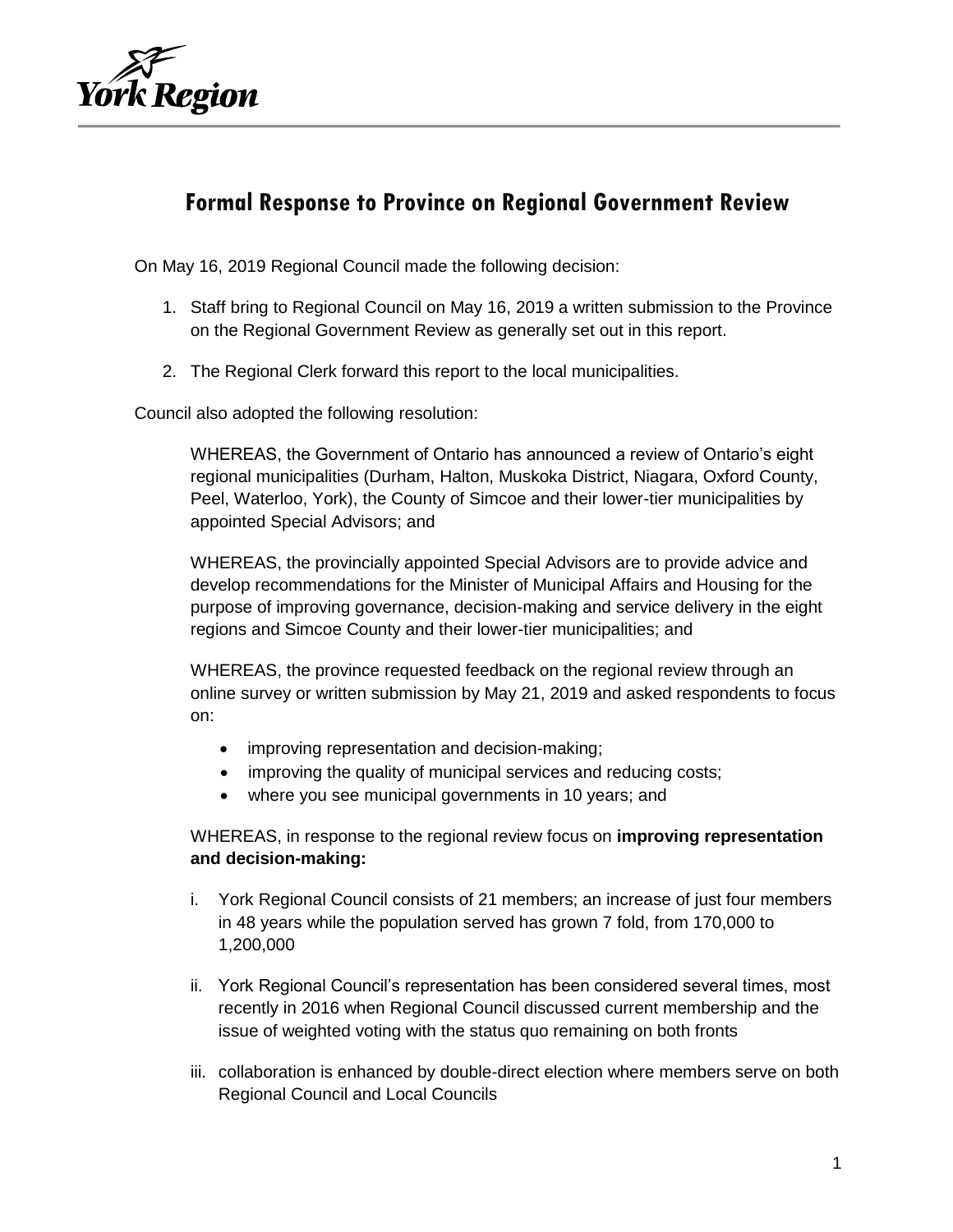WHEREAS, in response to the regional review focus on **improving the quality of municipal services and reducing costs:**

- i. the scope of regional services delivered has expanded greatly with York Region assuming responsibility for housing, paramedics and court services through provincial downloading and uploads relating to Regional transit, waste processing and disposal
- ii. York Regional Council tracks and reports on key performance measures, often with independent, 3rd party verification
- iii. York Regional Council continuously builds upon a long history of partnerships, collaborative efforts and shared procurement within regional and local municipalities and is constantly evolving to strengthen partnerships and achieve additional efficiencies

WHEREAS, responding to the regional review inquiry of **where you see municipal governments in 10 years,** the Regional Municipality of York and its constituent municipalities are well positioned as municipal leaders in many areas by employing best practices that serve residents well now and in the future, including:

- i. a long term Vision (to 2051) and Regional Official Plan complemented by infrastructure Master Plans
- ii. four-year strategic planning to align with Council's term
- iii. multi-year budgeting also focused on the term of Council
- iv. reporting to the public on key performance measures that are reviewed and verified by 3rd parties and accreditation agencies
- v. a robust 10-year capital infrastructure plan reflecting growth and state-of-goodrepair needs
- vi. an annual public report highlighting successes, efficiencies and a record of financial statements and fiscal strategy

## **THEREFORE be it resolved that:**

- 1. York Regional Council supports two-tier government as a means to deliver critical infrastructure and consistent service levels across all York Region communities.
- 2. York Regional Council believes in the democratic process that enables members of the public to engage directly with locally elected public representatives in their communities.
- 3. The Regional Municipality of York remains strongly and demonstrably committed to drive efficiencies through continuous improvement and a relentless